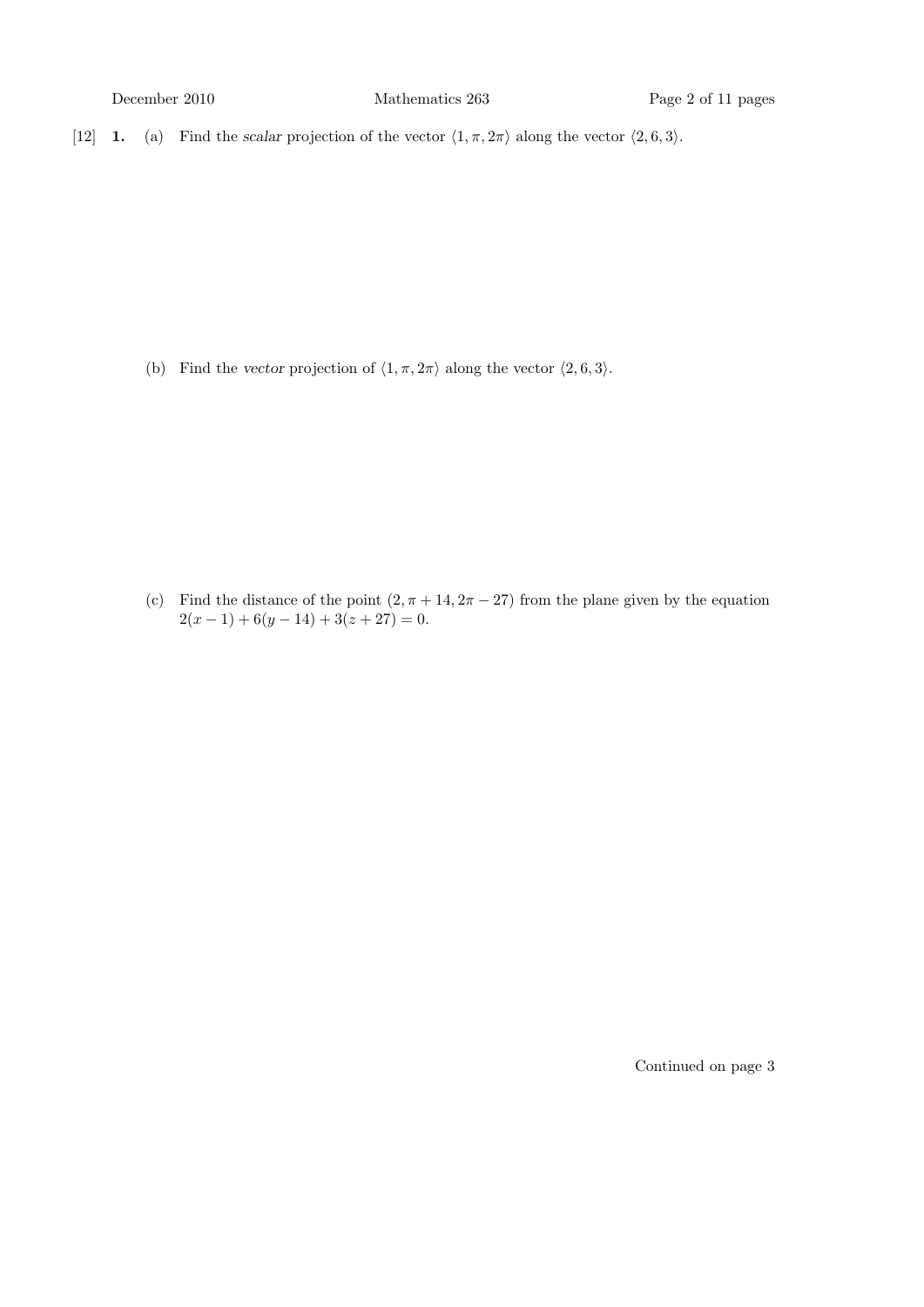[12] **2.** In an experiment, the light intensity is an unknown function  $I(x, y, z)$  (it depends on the point in space). Its gradient at the point  $(1, 2, 3)$  is given:

$$
\nabla I|_{(1,2,3)} = \langle 0.1, -0.2, 0.5 \rangle
$$

(we ignore the units).

(a) Find the directional derivative  $D_u I$  in the direction of the vector  $\langle 1, 4, 12 \rangle$ .

(b) A small light sensor is moving through this space, with the position function

$$
\mathbf{r}(t) = \langle t, 2t^2, 3t^4 \rangle.
$$

Find the velocity of the sensor at the time  $t = 1$ .

(c) Find  $\frac{dI}{dt}|_{t=1}$  – the rate of change of intensity that the sensor (with the position function from part (b)) registers at the time  $t = 1$ .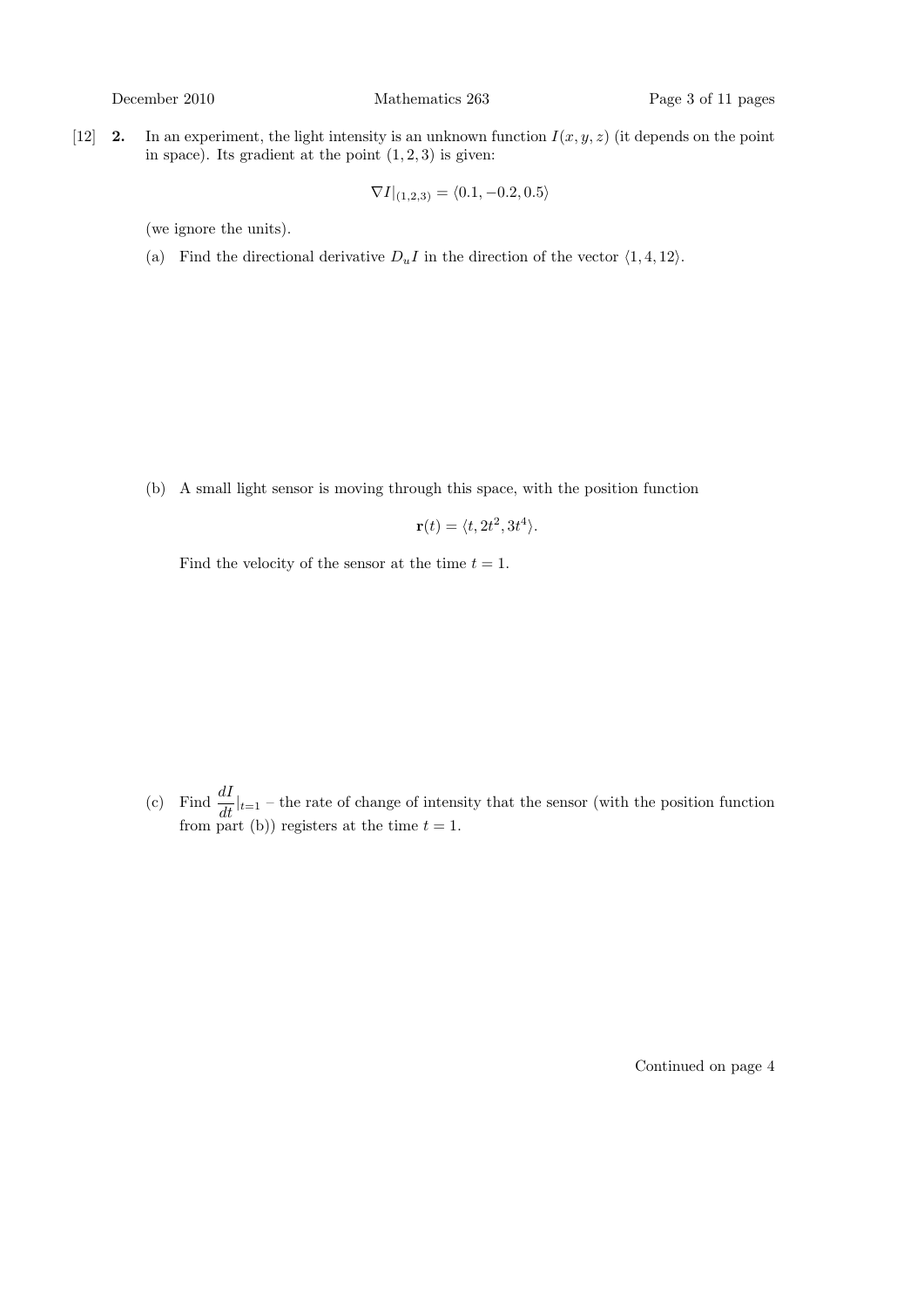[10] 3. Find the absolute minimum of the function

$$
f(x, y) = 2x^2 + y^2 + xy - 5x - 3y + 4
$$

on the closed triangle bounded by the x-axis, the line  $x = 2$ , and the line  $y = 2x$ . (For full credit, it is sufficient to list all the points where you have to evaluate the function to find the minimum; you do not have to evaluate the function at all these points).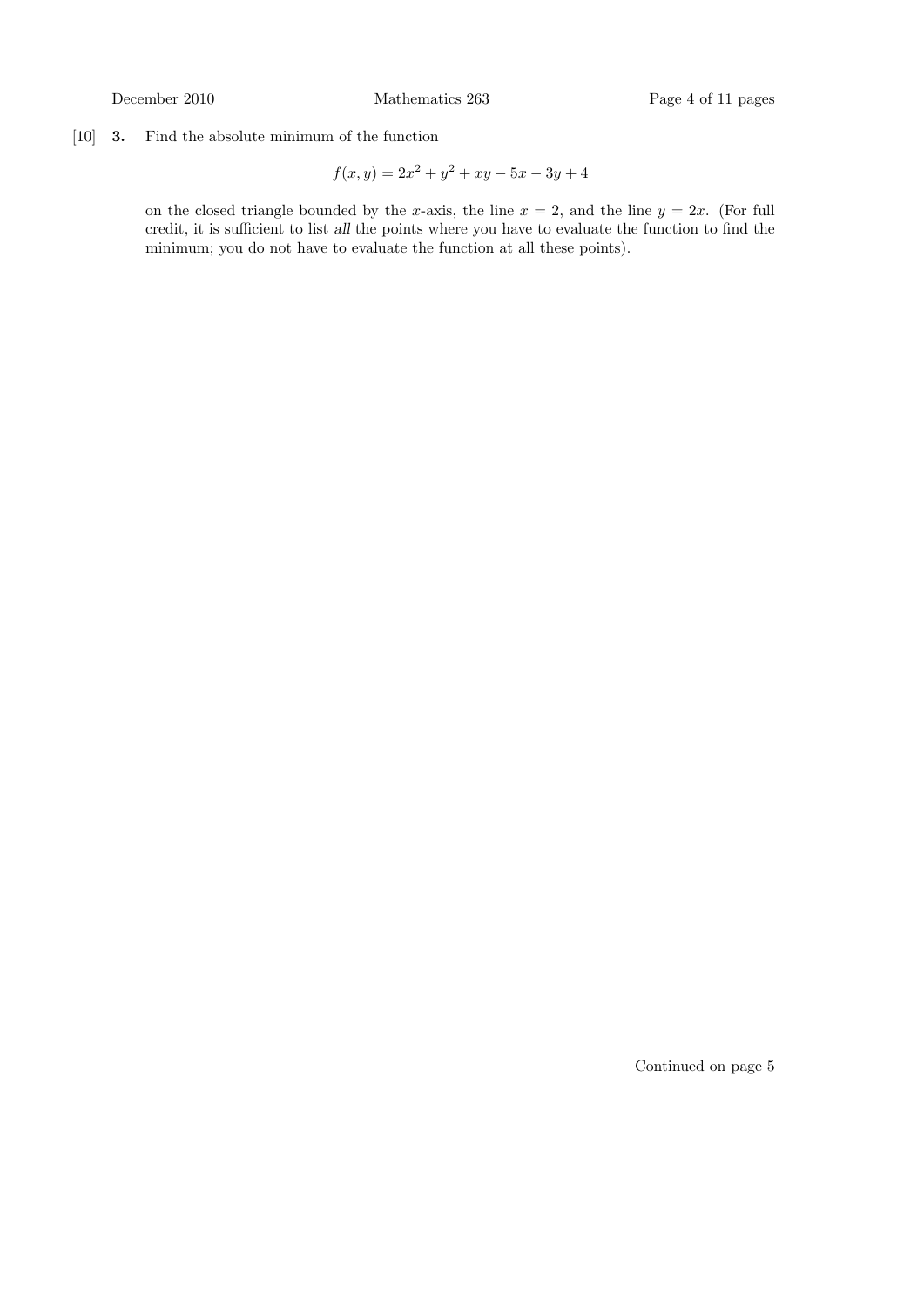[10]  $\bullet$ . The double integral of some function over a domain D is represented by the iterated integral as follows:  $\sqrt{x}$ 

$$
\iint_D f(x, y) dA = \int_0^1 \int_{\sqrt{x}}^{2\sqrt{x}} f(x, y) dy dx.
$$

(a) Sketch the domain D.

(b) Change the order of integration, so that in the result, integration with respect to  $y$  is on the outside.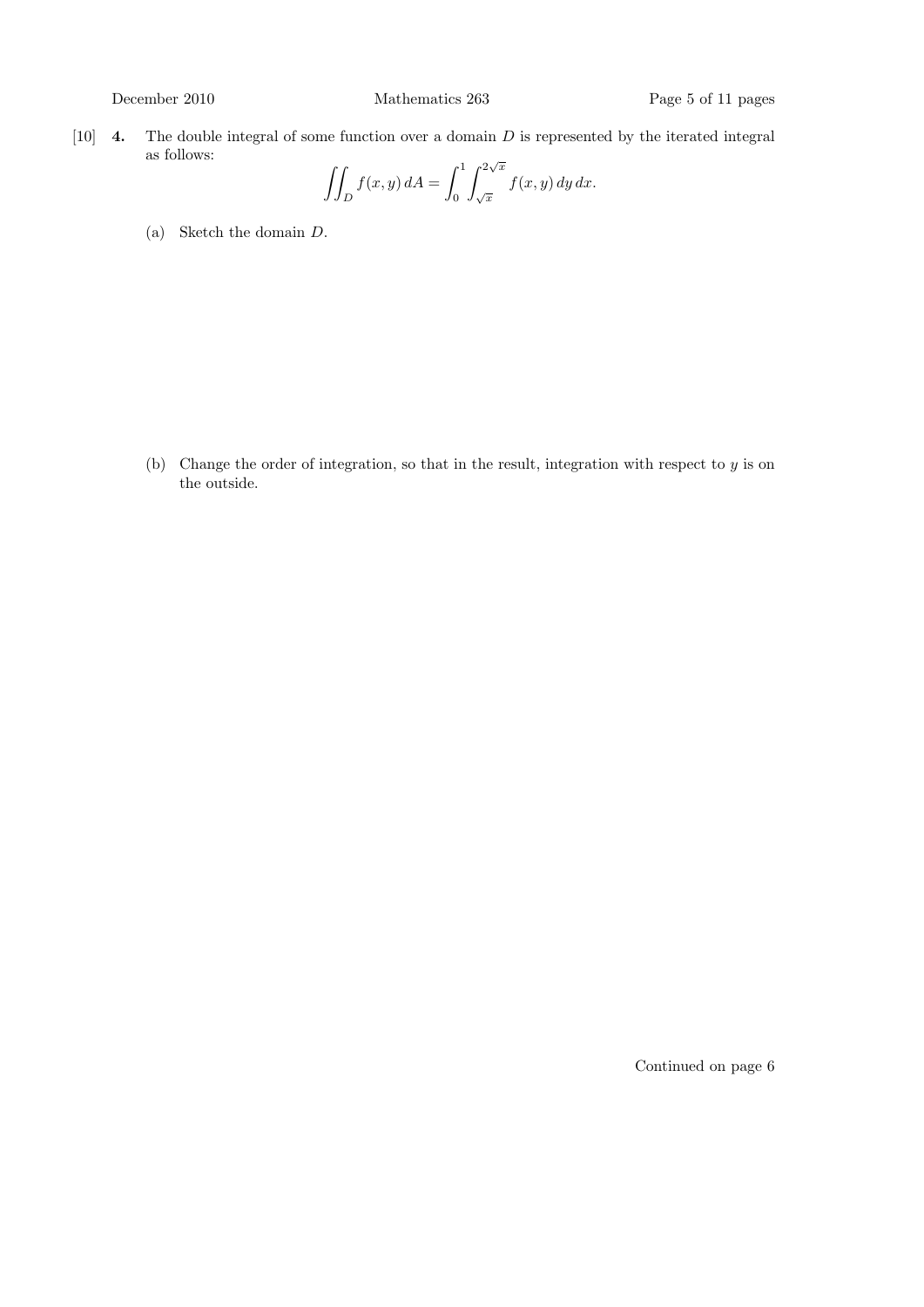[8] **5.** A wire that occupies the segment in space between the points  $(0, 1, 1)$  and  $(2, 1, 4)$  has the density given by the formula

$$
\rho(x, y, z) = ye^x + z,
$$

(we ignore the units). Find the total mass of the wire.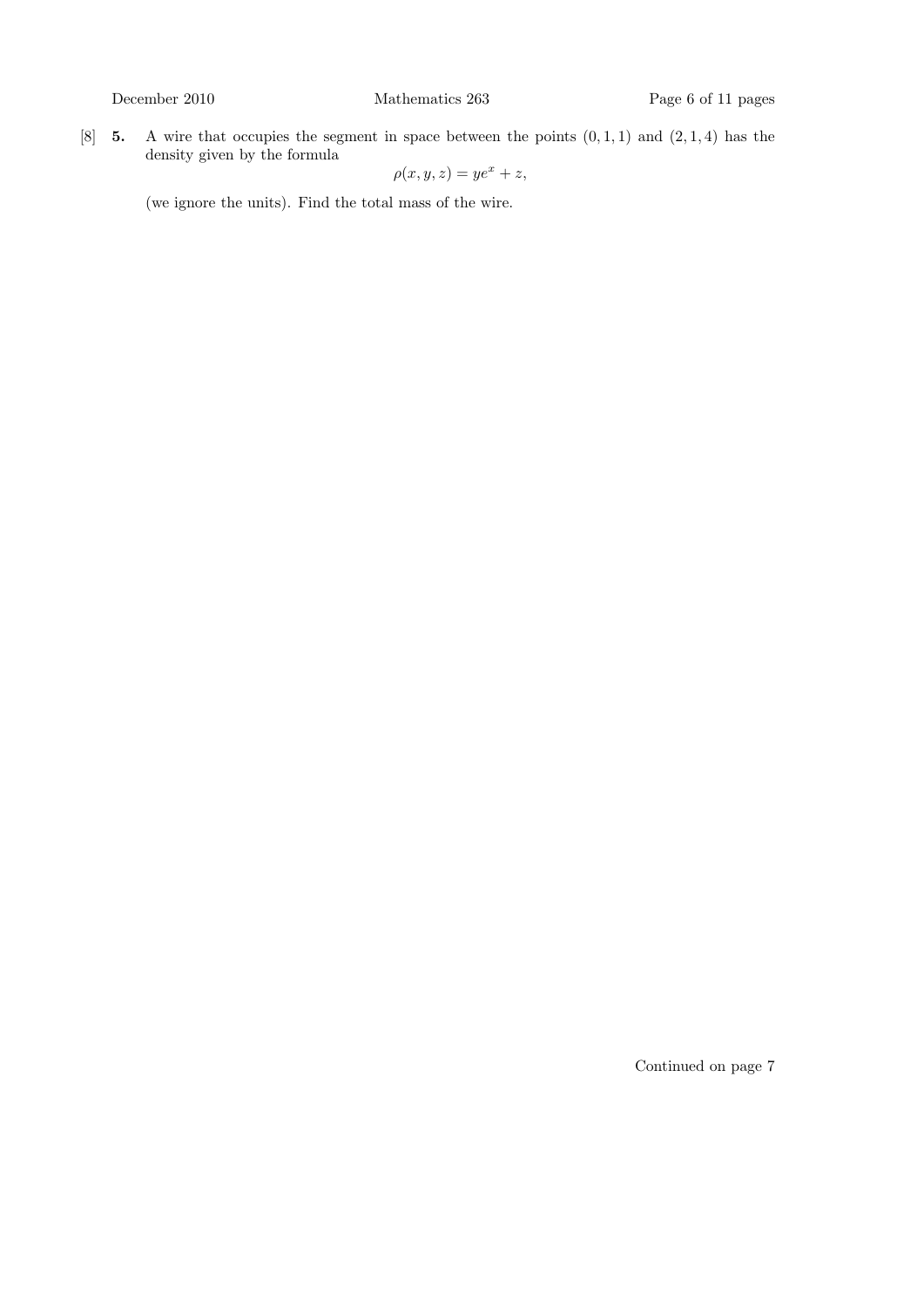[15] 6. The vector field F is defined on the plane by the formula

$$
\mathbf{F}(x,y) = \langle y^2 \cos(xy^2), \ 2xy \cos(xy^2) + 3y^2 \rangle.
$$

(a) Is F conservative? Explain why or why not.

(b) Find a potential function for F if it exists, or explain why it does not exist.

(c) Find the value of the line integral  $\int_C \mathbf{F} \cdot d\mathbf{r}$  in any way you like, where C is the curve parametrized by the function  $\mathbf{r}(t) = \langle t^2, t^3 \rangle$ ,  $0 \le t \le 1$ . (Here **F** is the same vector field as in parts  $(a)$ , and  $(b)$ ).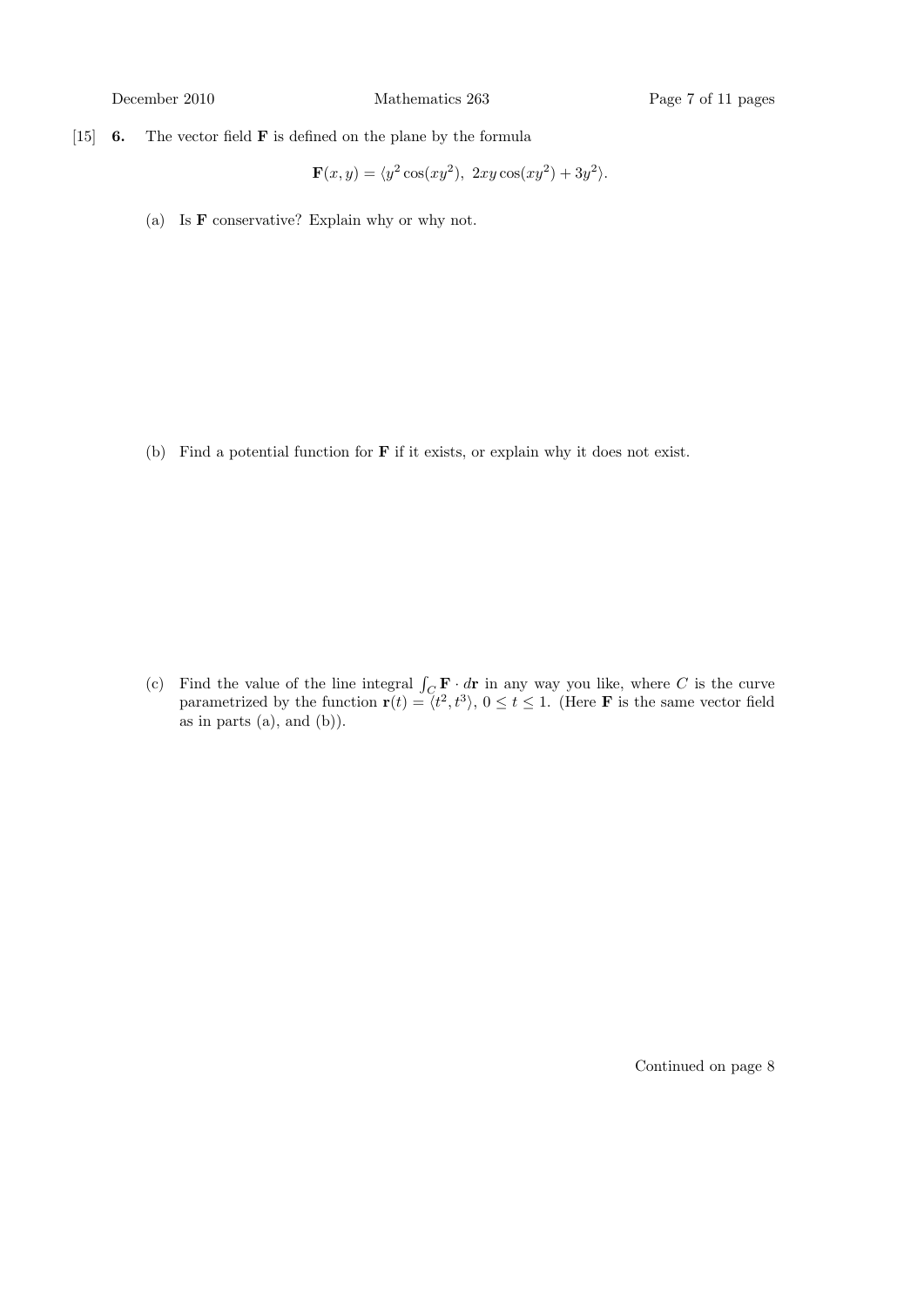[15] 7. The vector field F is defined on the whole space by the formula

$$
\mathbf{F}(x, y, z) = \langle y^3 + e^{4x^2}, -x^3 - \sin(y), 3z^4 \rangle.
$$

(a) Find curl  $(F)$ .

(b) Evaluate (by direct computation) the flux integral

$$
\iint_S \mathbf{curl} \ (\mathbf{F}) \cdot d\mathbf{S},
$$

where S is the surface defined by  $x^2 + y^2 \le 1$ ,  $z = 0$ , (the unit disc in the xy-plane), oriented upward.

(This question is continued on the next page).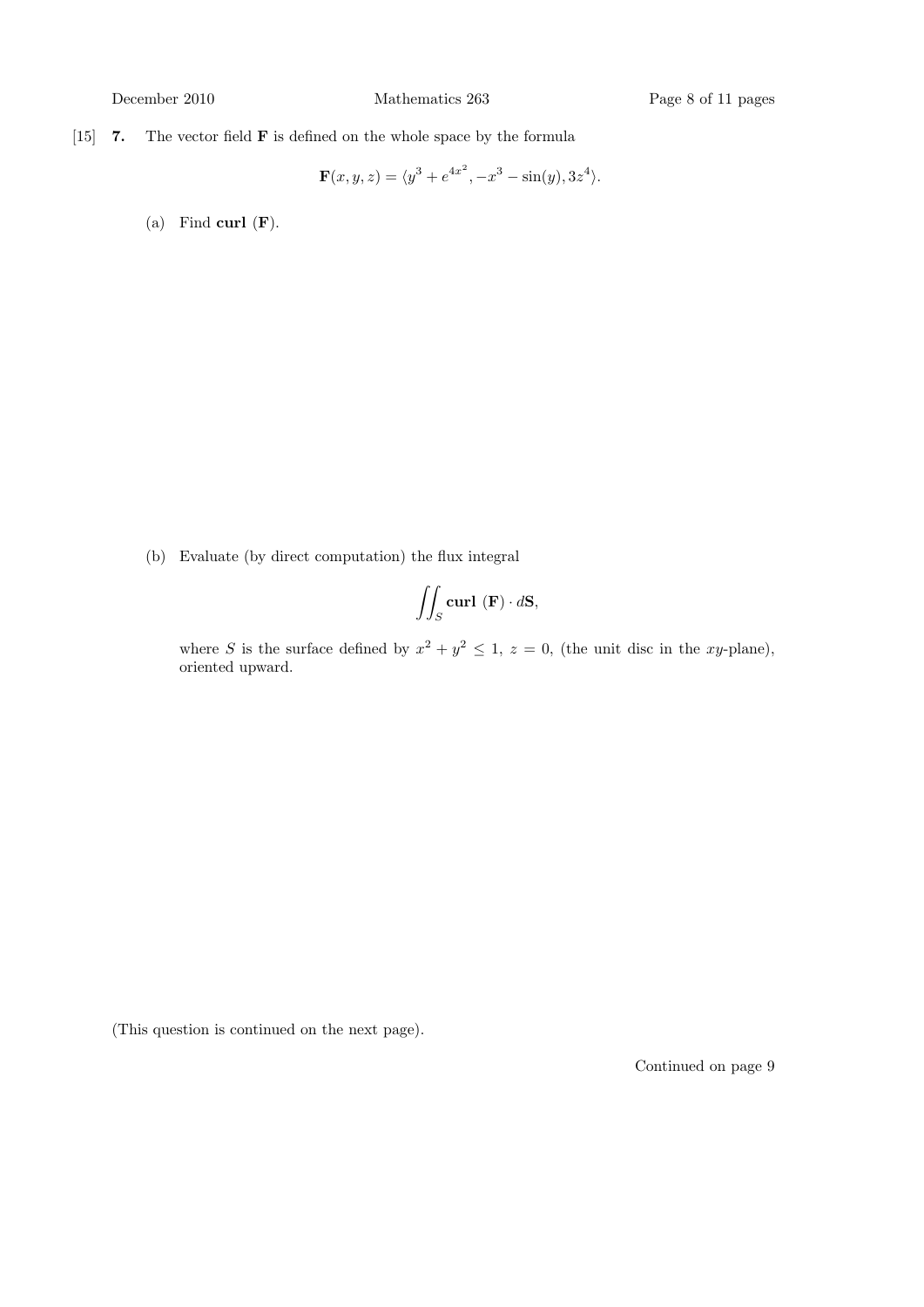(c) Now let **F** be the same vector field as in parts (a) and (b), and let M be the hemisphere  $x^2 + y^2 + z^2 = 1, z \leq 0$ , oriented downward. Evaluate

$$
\iint_M \mathbf{curl} \ (\mathbf{F}) \cdot d\mathbf{S}
$$

in any way you like.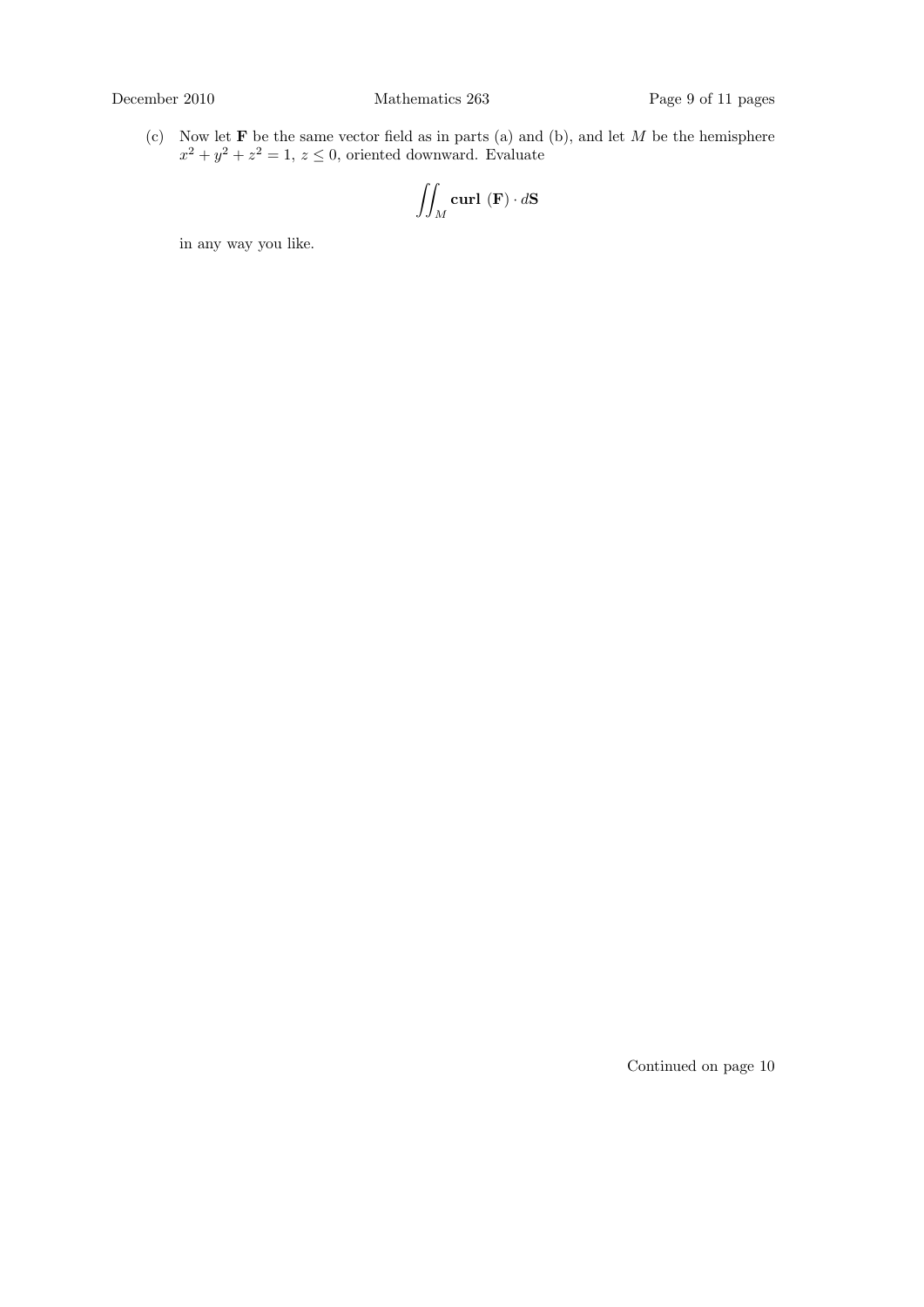[18] **8.** (a) Let E be the solid inside the sphere of radius 2 centred at the origin, and above the cone defined by the equation  $z^2 = \frac{1}{2}$  $\frac{1}{3}(x^2+y^2)$ . Using spherical coordiantes, evaluate

$$
\iiint_E z\,dV.
$$

This problem continues on the next page.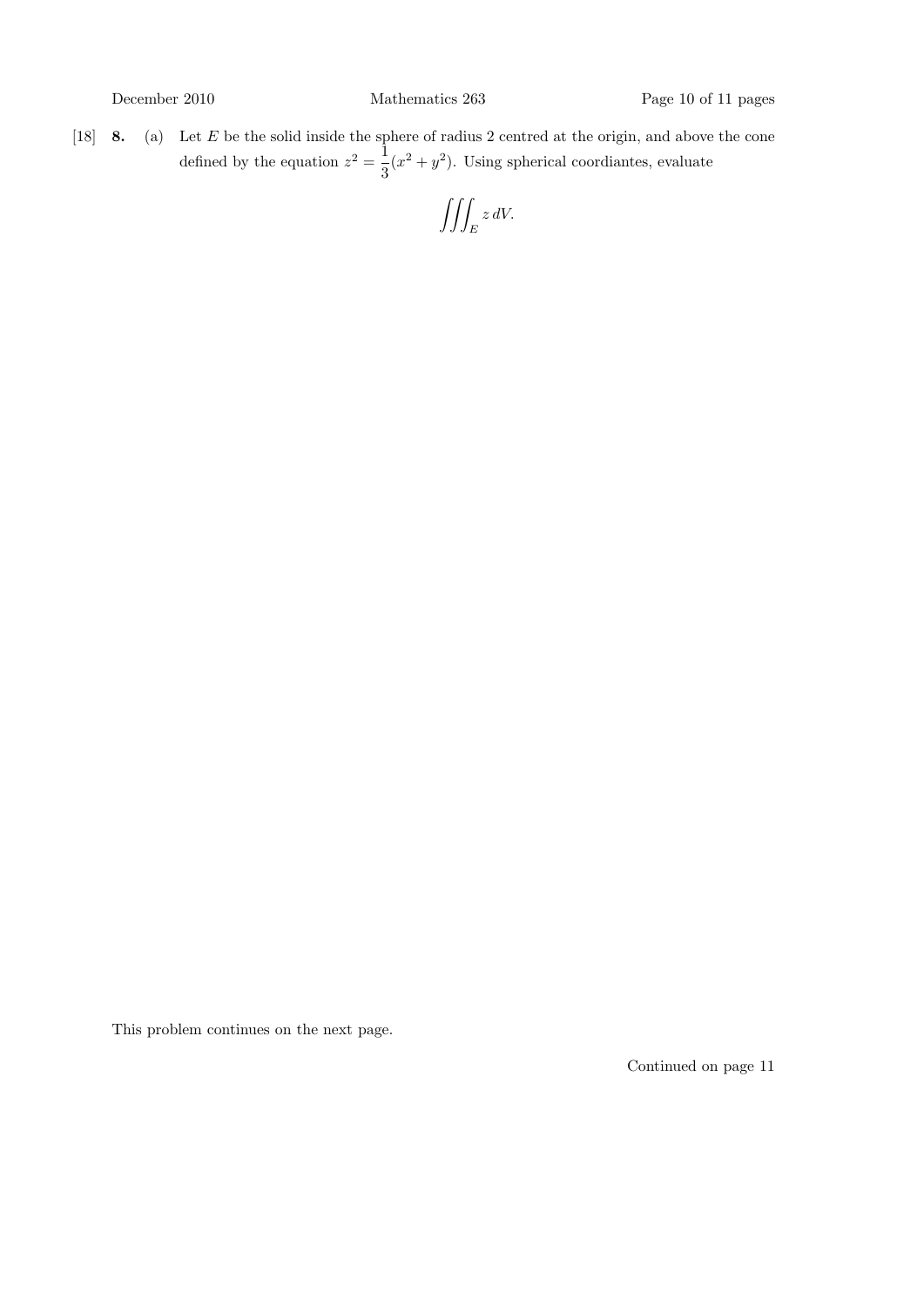(b) Let F be the vector field defined by the formula

$$
\mathbf{F}(x,y,z) = \langle xz + y^2, x^2z^3, z^2 - y \rangle.
$$

Compute  $div$   $(F)$ .

(c) Let S be the closed surface that encloses the solid  $E$  from part (a) (so that S consists of the part of the cone that lies inside the sphere, and the spherical cap), oriented outward. Compute, in any way you like, the flux integral

$$
\iint_{S} \mathbf{F} \cdot d\mathbf{S},
$$

The End